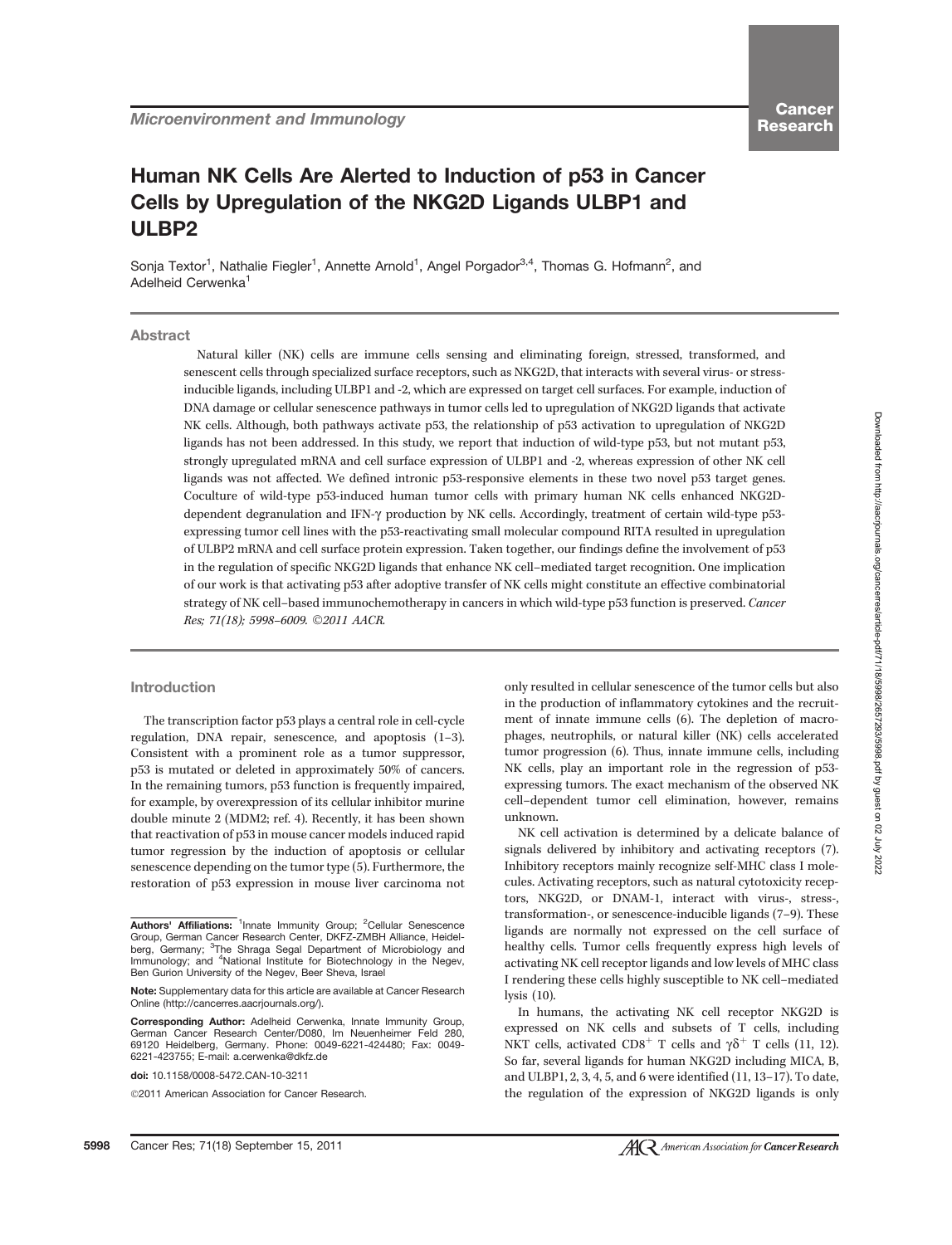partially understood. Depending on the cell type and stress stimulus, NKG2D ligand expression can be regulated at transcriptional and posttranscriptional levels. Posttranscriptional mechanisms include MICA/B downregulation by microRNAs targeting their 3'-untranslated regions (18) and proteolytic shedding of MICA/B, ULBP2, and ULBP4 from the cell surface (19–21). Furthermore, ULBP1 expression was upregulated in head and neck squamous cell cancer by proteasome inhibitors (22). ULBP1–3 expression was enhanced in epithelial tumor cells upon treatment with histone deacetylase 3 (HDAC3) inhibitors (23). In addition, heat shock factor 1 enhanced mRNA transcription of MICA/B after activation upon heat shock (24). Several reports showed that triggering of the DNA damage response by agents that activate ATM (ataxia telangiectasia, mutated) and ATR (ATM- and Rad3-related) protein kinases led to elevated mRNA expression of certain NKG2D ligands (9, 25, 26). It is well established that the ATM/ATR pathway activates p53. To date, it is unknown, whether the regulation of certain NKG2D ligands depends on p53.

In this study, we investigated whether the transcription factor p53 is involved in the regulation of human NKG2D ligands. Here, we show that the induction of wild-type (wt) p53, but not mutant (mut)p53, in the p53-null non–small cell lung cancer (NSCLC) cell line H1299, resulted in pronounced selective upregulation of the human NKG2D ligands ULBP1 and -2 leading to NK cell activation. Furthermore, our study shows that ULBP1 and -2 are direct p53 target genes. Finally, the treatment of certain cancer cells with the small molecular compound, RITA (Reactivation of p53 and Induction of Tumor cell Apoptosis) that reactivates wtp53 resulted in the upregulation of ULBP2 expression. Thus, our study uncovers a novel mechanism of NKG2D ligand regulation by p53 and might help to design novel, more effective regimens to treat cancer.

#### Materials and Methods

#### Cell culture

The NSCLC cell line H1299 carrying tetracycline-inducible wtp53 or mutp53 (R175H, defective in DNA binding; ref. 27) was maintained in RPMI containing 4.5 g/mL glucose (Sigma-Aldrich) with 2 mmol/L L-glutamine, 10% fetal calf serum (FCS), 10 mmol/L HEPES, 1 mmol/L sodium pyruvate (all Invitrogen),  $22 \mu g/mL$  Zeocin, and  $2.9 \mu g/mL$  blasticidin (both USBiological). For wtp53 or mutp53 induction, H1299-derived cell lines were treated for 16 hours with 5 ng/mL or 1  $\mu$ g/mL doxycyclin (Sigma-Aldrich), respectively (27). For inhibition of transcription, H1299-derived cell lines were treated with 10  $\mu$ g/mL actinomycin D or the respective amount of dimethyl sulfoxide (DMSO; both Sigma-Aldrich) 10 hours after doxycycline treatment. Primary human NK cells were purified from peripheral blood mononuclear cells of healthy donors by magnetic cell separation by using the NK cell isolation Kit (Miltenyi Biotec). NK cells were maintained for 48 hours in RPMI containing 4.5 g/mL glucose with 2 mmol/L L-glutamine, 10% human serum (PAA), 200 U/mL human IL-2 (Chiron Corporation), and 10 ng/mL human IL-15 (Peprotech) before they were used for coculture assays. NK cell purity was determined by flow cytometry by gating on  $CD56<sup>+</sup>CD3<sup>-</sup>$  cells

and was higher than 95%. The osteosarcoma cell line U2OS, the fibrosarcoma cell line HT1080, the colorectal carcinoma cell line HCT116, and the hepatocellular carcinoma cell line HepG2 that all express wtp53 were cultured in Dulbecco's modified Eagle's medium containing 4.5 g/mL glucose and 2 mmol/L L-glutamine with 10% FCS. For p53 reactivation, tumor cells were cultured in the presence of  $1 \mu$ mol/L RITA (Cayman Chemical) dissolved in DMSO for 24 hours. In parallel, cells were cultured with DMSO only. All cell cultures were conducted in the presence of 100 U/mL penicillin G and 100 mg/mL streptomycin (Invitrogen). All cell lines were tested by the Multiplex cell Contamination Testing (McCT) Service of the German Cancer Research Center within 1 month before conducted experiments (28).

# Transfection with p53 expression plasmid

For transfection,  $6 \times 10^5$  HT1080 or U2OS cells were plated per 10 cm dish. Twenty-four hours later, cells were cotransfected with 500 ng pEGFP-C1 (Clontech) and 2  $\mu$ g wtp53 expression plasmid (TP53 gene cloned in pCMV-3Tag-1; Agilent Technologies) or 2  $\mu$ g vector control (pcDNA3.1+; Invitrogen). U2OS cells were transfected with FuGENE 6 transfection reagent (Promega) and HT1080 cells with Lipofectamine 2000 reagent (Invitrogen) according to manufacturers' instructions. Both transfection reagents were used at a 3:1 (reagent: DNA) ratio. Twenty-four hours after transfection, cells were harvested for analysis of transfection efficiencies by gating on  $7$ -AAD $^-\mathrm{EGFP}^+$  cells by flow cytometry and ULBP1/2 mRNA expression levels were determined by quantitative realtime PCR.

#### Luciferase reporter assay

For luciferase reporter assays, in Figure 4A and 5A, the depicted intronic sequences of the ULBP1/2 genes containing the potential p53REs were cloned into the pGL3-Basic plasmid (Promega)  $5'$  of the luciferase gene. The pGL3-Basic plasmid contains no internal promoter. For the assays,  $2 \times 10^5$  H1299 cells per well were plated in a 6-well plate. Twenty-four hours later, cells were cotransfected by using Lipofectamine 2000 reagent (Invitrogen) with 500 ng of the respective luciferase reporter plasmids and 0 to 40 ng p53 expression plasmid filled up to 500 ng with pcDNA3.1 plasmid. Each transfection also contained 500 ng of the internal standard RSV-b-Gal plasmid to correct for possible variations in transfection efficiencies. Cells were harvested 18 to 24 hours after transfection by using the Luciferase Assay System with Reporter Lysis Buffer from Promega following the manufacturer's instructions. Luciferase activities were quantified by using a Lucy 1 microplate luminometer (Anthos). Beta-galactosidase activity was measured by cleavage of O-nitrophenyl-b-D-galactopyraniside (ONPG). For all samples, relative luciferase activity was calculated as luciferase activity/beta-galactosidase activity. Fold induction was calculated by setting the relative luciferase activity of the transfection without p53 expression plasmid as 1.

## Chromatin immunoprecipitation

For chromatin immunoprecipitation (ChIP) experiments,  $1\times 10^7$  untreated or doxycyclin-treated H1299 cells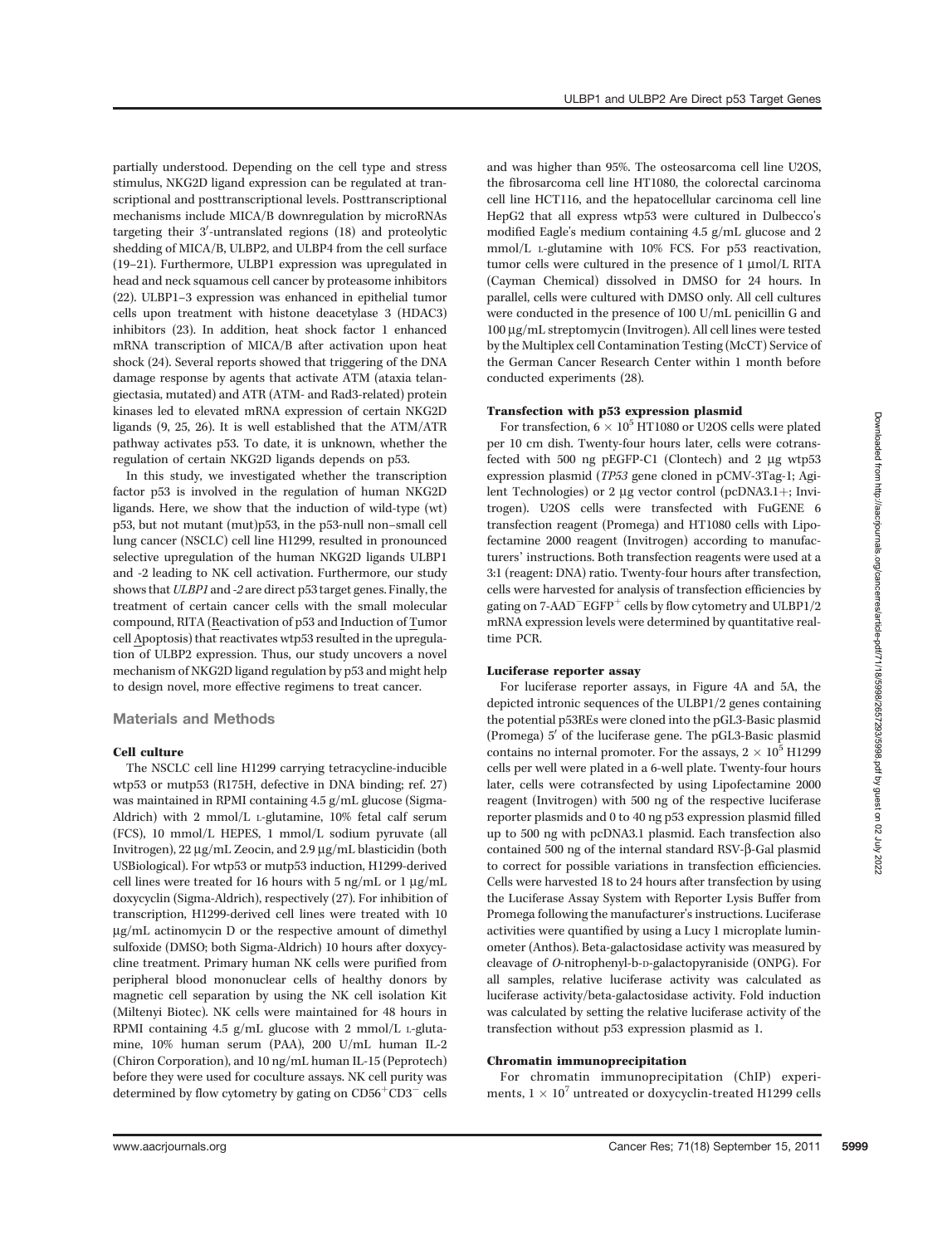with either wtp53 or mutp53 were harvested and processed with the SimpleChIP Enzymatic Chromatin IP Kit (Cell Signaling Technology) according to the manufacturer's instructions. The amount of input chromatin per ChIP was 10 µg. For p53-specific ChIP, chromatin was immunoprecipitated with  $2 \mu$ g monoclonal antibody (mAb) clone 1C12 (Cell Signaling Technology) or 2 µg of a respective isotype control mAb (clone 11711; R&D Systems). The relative amounts of chromatin immunoprecipitated by either isotype control or  $\alpha$ -p53 mAb was determined by real-time PCR with the respective p53RE-specific primers as described in the Supplementary Material.

## IFN-g ELISA

H1299-derived cell lines were treated for 16 hours with doxycyclin as described before. Subsequently, cells were harvested, washed twice, and the coculture with NK cells was set up. A total of 2.5  $\times$  10<sup>5</sup> target cells per well were incubated in a 48-well plate for 24 hours with  $2.5 \times 10^5$  NK cells in a final volume of 500  $\mu$ L in RPMI containing 4.5 g/mL glucose with 2 mmol/L L-glutamine, 10% human serum, and 100 U/mL human IL-2. In NKG2D-blocking experiments, a-NKG2D mAb (clone BAT221; Miltenyi Biotec) or isotype control mIgG<sub>1</sub> (clone 11711; R&D Systems) were added to NK cells at a final concentration of 10  $\mu$ g/mL 30 minutes before coculture with target cells. IFN- $\gamma$  release was determined by the Human IFN- $\gamma$ ELISA MAX Standard Set (BioLegend) according to the manufacturer's instructions.

## Degranulation assay

The coculture of H1299-derived cell lines with NK cells was done as described for IFN- $\gamma$  ELISA. A total of  $1 \times 10^5$ target cells per well were cocultured in a 96-well plate for 4 hours with  $1 \times 10^5$  NK cells in a final volume of 200  $\rm \mu L$  in RPMI containing 4.5 g/mL glucose with 2 mmol/L L-glutamine and 10% human serum in the presence of BD GolgiStop (BD Biosciences), fluorescein isothiocyanate (FITC)–antihuman CD107a (clone H4A3) and FITC–anti-human CD107b (clone H4B4) or FITC–mIgG1 isotype control (clone MOPC-21). Afterwards, cells were stained with PE–antihuman CD3 (clone HIT3a) and APC–anti human CD56 (clone HCD56) followed by staining with 7-AAD. All antibodies were purchased from BioLegend. The percentage of  $CD107a^+/b^+$  NK cells was determined by gating on 7- $\mathrm{AAD\_CD56^+CD3^-}$  cells. Blockade of NKG2D was done as described for IFN-g ELISA.

#### Statistical analyses

For the calculation of statistical significances of differences between experimental groups, 2-tailed Student's t tests for unpaired data were used.  $P$  values of less than 0.05 were considered as significant.

## Additional Material and Methods

Additional Material and Methods can be found in the Supplements.

#### Results

# Induction of wtp53 expression in H1299 cells upregulates cell surface expression of the NKG2D ligands ULBP1 and -2

To investigate the impact of wtp53 induction on NK cell ligand regulation, we used the p53 null NSCLC cell line H1299 with doxycyclin-inducible wtp53 expression (27). As control, H1299 cells with a doxycyclin-inducible DNA-binding defective mutp53 (R175H) were analyzed. Figure 1A shows that doxycyclin treatment induced wtp53 or mutp53 expression in the H1299-derived cell lines. Furthermore, in wtp53-expressing cells, but not in mutp53-expressing cells, the classical p53 target gene, the cyclin-dependent kinase inhibitor p21, was expressed after wtp53 induction. Importantly, induction of wtp53, but not mutp53, in H1299 cells significantly upregulated the cell surface expression of the NKG2D ligands, ULBP1 (3.9-fold increase in MFI) and ULBP2 (5.3-fold increase in MFI), and the binding of a NKG2D- $F_c$  fusion protein (Fig. 1B) and C). Expression of other NKG2D ligands was not significantly changed after p53 induction (Fig. 1B and C). In addition, expression of MHC class I, ICAM-1, NKp30-, NKp44-, NKp46 ligands, and the DNAM-1 ligands, CD112 and CD155, was not altered by wtp53 expression in H1299 cells (data not shown). All stainings were done upon gating on viable, 7-AAD negative cells. On average, 80% of nonfloating cells were viable after the 16-hour doxycyclin treatment as determined by staining with 7-AAD (data not shown). Taken together, our data indicate that the reintroduction of wtp53 in H1299 tumor cells lacking p53 expression led to a pronounced upregulation of the activating NK cell ligands ULBP1 and ULBP2.

## ULBP1 and ULBP2 are upregulated at the transcriptional level

Next, we analyzed, whether ULBP1 and -2 were upregulated at the transcriptional level by quantitative real-time PCR. Indeed, ULBP1 and -2 mRNAs (relative ULBP1 mRNA levels by 11-fold and ULBP2 mRNA levels by 20-fold) were strongly upregulated upon induction of wtp53, but not mutp53, after 16 hours in H1299 cells (Fig. 2A and B). In a next step, we investigated whether wtp53 induction affected the stability of ULBP1/2 mRNA. After 10-hour treatment of wtp53 H1299 with doxycyclin, the transcription inhibitor actinomycin D was added. ULBP1/2 mRNA levels were analyzed by quantitative real-time PCR at different time points (Fig. 2C and D). Blockade of transcription diminished ULBP1/2 mRNA expression levels to the same extent in nontreated and doxycyclintreated H1299 cells (Fig. 2C and D). These data indicate that the increase of ULBP1/2 mRNA levels was not a result of increased mRNA stability, suggesting that enhanced mRNA levels are caused by de novo transcription. Next, we tested whether expression of wtp53 enhances ULBP1/2 mRNA levels in additional tumor cell lines. To this end, we cotransfected the 2 sarcoma cell lines, U2OS and HT1080, with a wtp53 and an enhanced green fluorescent protein (EGFP) expression plasmid. Twenty-four hours after transfection, total RNA was isolated for quantification of ULBP1/2 mRNA levels by real-time PCR, and transfection efficiencies were determined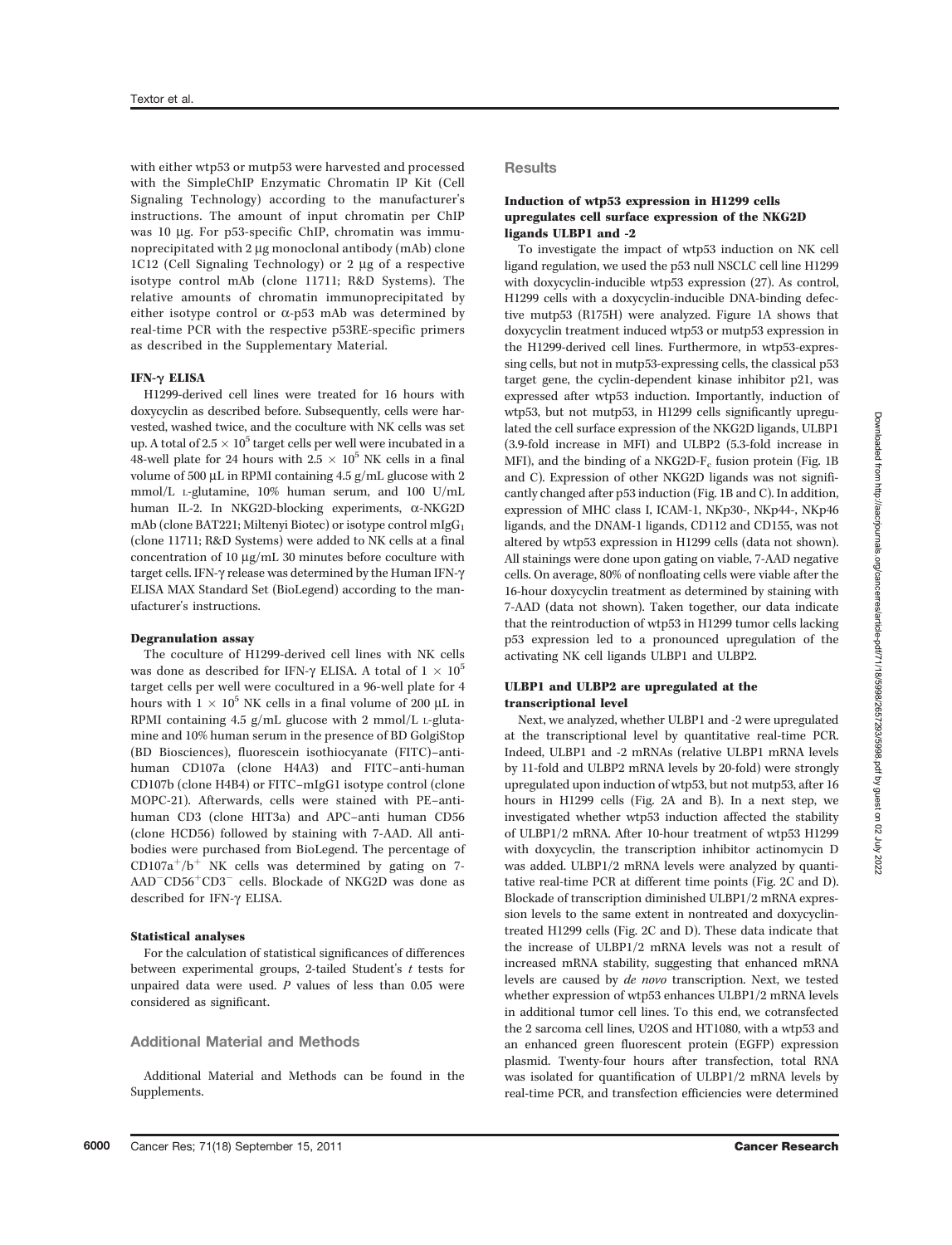Figure 1. Induction of wtp53 expression in H1299 cells upregulates the cell surface expression of the NKG2D ligands ULBP1 and -2. Expression of wt/ mutp53 was induced in H1299 cells by treatment with doxycyclin for 16 hours. A, Western Blot analysis of p21, p53, and actin expression in wt/mutp53 H1299 cells after  $\pm$  doxycyclin treatment is depicted. B, cell surface expression of NKG2D ligands was monitored on wt/mutp53 H1299 cells after  $\pm$  doxycyclin treatment. MFI was calculated as geometrical mean of specific staining minus isotype control staining. The mean of 3 independently conducted experiments  $+$  SD is indicated. C, representative histograms show cell surface expression of ULBP1, -2, and MICA in noninduced and doxycyclin-treated wt/mutp53 H1299 cells. B and C, dead cells were excluded by gating on 7- AAD–negative cells. \*, P < 0.05 determined by Student's t test;  $n.d. = not detectable; dox,$ doxycycline.



by flow cytometric analysis gating on living EGFP-positive cells. Transfection efficiencies of HT1080 cells were at least 45% and of U2OS cells at least 30% (data not shown). Figure 2E shows that in both cell lines, the p53 target gene p21 was induced on protein level by overexpression of wtp53. Notably, relative ULBP2 mRNA amounts significantly increased in both cell lines after wtp53 transfection, whereas ULBP1 mRNA levels were not detectable (Fig. 2F). In summary, these data indicate that ULBP1/2 mRNA levels increase in several tumor cell lines after overexpression of wtp53 and that the increased ULBP1/2 mRNA levels in H1299 cells after dox treatment are not because of enhanced mRNA stability.

# ULBP1 and ULBP2 are direct p53 target genes

Furthermore, we investigated whether the transcriptional upregulation of ULBP1 and -2 involved direct p53 binding to p53-responsive elements (p53REs) in the ULBP1 and -2 genes. Therefore, we carried out an in silico screen for potential p53REs (TRANSFAC number: T00671) in MICA, -B, ULBP1, -2, -3, and -4 genes by using the Transcription Element Search System (TESS: http://www.cbil.upenn.edu/ cgi-bin/tess/tess). Typical p53REs are composed of 2 half sites of 10 bp separated by a spacer of 0 to 21 bp (29). Potential p53REs with a suitable spacer length were only found in the last 530 bp of the first introns of the ULBP1 and -2 genes (Fig. 3A). ChIP with a p53-specific mAb revealed binding of wtp53, but not of mutp53, to both p53REs in the ULBP1/2 genes in H1299 cells upon doxycyclin treatment (Fig. 3B and C). Of note, no binding using the p53-specific mAb on a glyceraldehyde-3-phosphate dehydrogenase (GAPDH) sequence (30) was detected by ChIP ruling out nonspecific precipitation. Binding of wtp53 to p53RE1 of the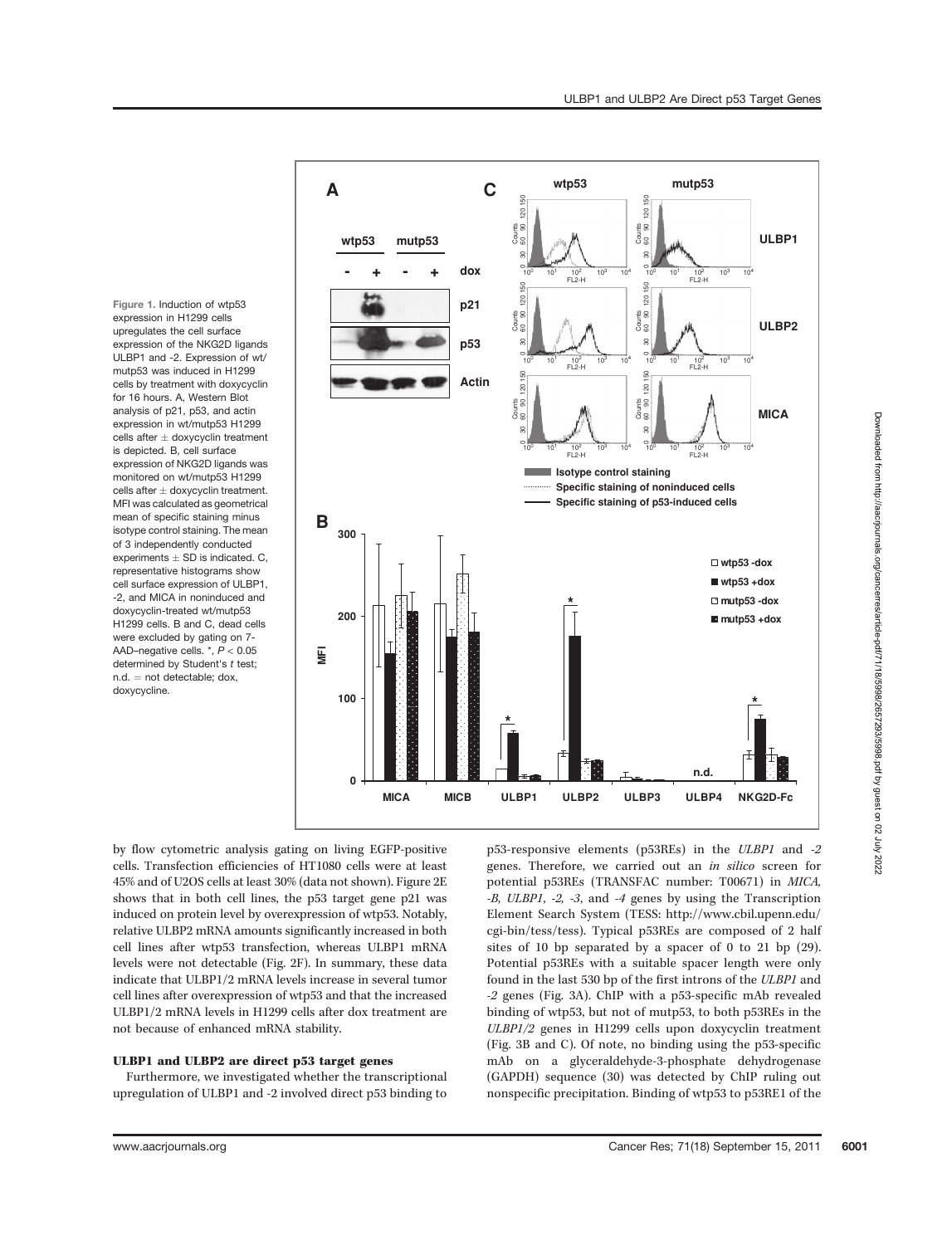

Figure 2. ULBP1 and -2 are upregulated at the transcriptional level. A, expression of ULBP1/2 mRNAs was monitored in wt/mutp53 H1299 cells 16 hours after ± doxycyclin treatment by quantitative real-time PCR. B, kinetics of ULBP1/2 mRNA expression in wtp53 H1299 cells after doxycyclin treatment is shown. A and B, ULBP1/2 mRNA expression levels are depicted relative to GAPDH mRNA expression levels (set as 1). The mean of 2 independently conducted experiments  $\pm$  SD is shown. C and D, wtp53 H1299 cells were either left untreated or treated for 10 hours with doxycyclin, and ULBP1/2 mRNA expression was monitored by quantitative real-time PCR at different time points after the addition of 10 µg/mL actinomycin D (ActD). Log<sub>2</sub> of relative ULBP1/2 mRNA expression compared with the relative ULBP1/2 mRNA expression before the addition of ActD (set as 1) is shown. Expression of ULBP1/2 was normalized to GAPDH. E and F, HT1080 and U2OS cells were transfected with either 2 µg of a wtp53 expression plasmid (p53) or 2 µg of pcDNA3.1+ (VC). E, expression of p53, p21, and actin was analyzed by Western blot 24 hours after transfection. F, relative ULBP1/2 mRNA expression 24 hours after transfection was monitored as described in (A, B). B–F, one representative experiment of 2 independently conducted experiments is shown. The mean of duplicates  $\pm$  SD is depicted. \*, P < 0.05 determined by Student's t test; n.d. = not detectable; VC = vector control; dox, doxycycline.

ULBP1 gene was increased by 5.2-fold and to p53RE2 by 7.6 fold compared with untreated cells (Fig. 3B). In the ULBP2 gene, wtp53 binding to p53RE1 was enhanced by 3.5-fold and to p53RE2 by 4.1-fold (Fig. 3C). Altogether, these data show that ULBP1 and -2 mRNAs are upregulated by induction of wtp53 in H1299 cells and that wtp53 binds to p53REs in the ULBP1 and -2 genes.

# One intronic p53RE in the ULBP1 and -2 genes is sufficient to induce ULBP1 and ULBP2 transcription

To determine the involvement of the identified p53REs in p53-mediated ULBP1 and ULBP2 transcription, we generated luciferase reporter constructs by cloning of 530 bp long fragments of the first introns of the ULBP1 and -2 genes harboring the potential p53REs into a luciferase reporter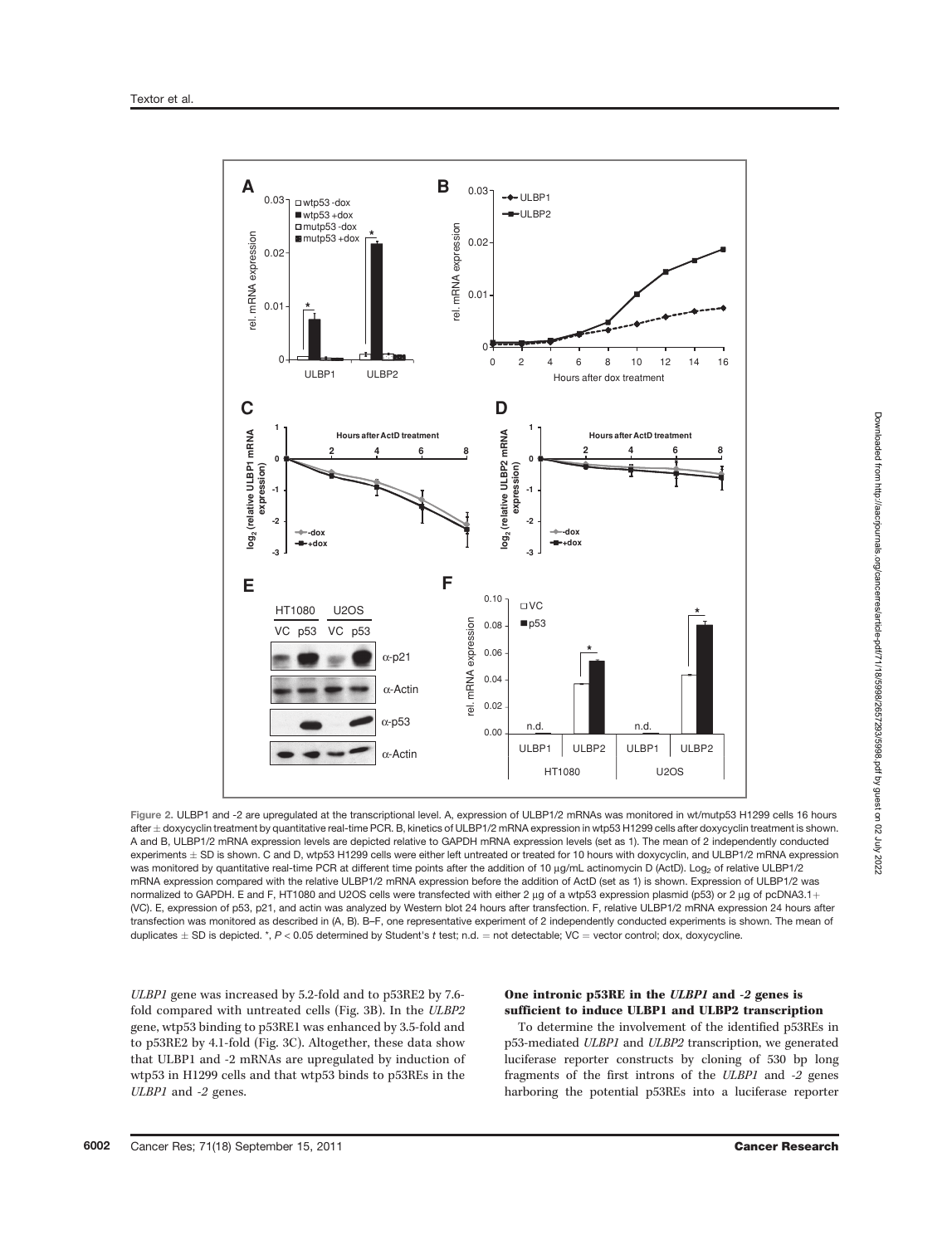Figure 3. p53 binds to intronic p53REs in ULBP1 and ULBP2 genes. A, schematic picture of the potential p53REs in the ULBP1/2 genes. B and C, binding of p53 to the potential p53REs in the ULBP1/2 genes was analyzed in wt/mutp53 H1299 cells  $\pm$ doxycyclin treatment by ChIP. The amount of immunoprecipitated chromatin bound by either isotype control or  $\alpha$ -p53 mAb was quantified by real-time PCR with the respective p53RE-specific primers. Specific signals were set relative to signals obtained for the input chromatin (set as 1). One representative experiment of 2 independently conducted experiments is shown. The mean of duplicates  $\pm$  SD is depicted.  $*, P < 0.05$  determined by Student's t test. dox, doxycycline.



Downloaded from http://aacrjournals.org/cancerres/article-pdf/71/18/5998/2657293/5998.pdf by guest on 02 July 2022 Downloaded from http://aacrjournals.org/cancerres/article-pdf/71/18/5998/2657293/5998.pdf by guest on 02 July 2022

plasmid. In addition, we also prepared constructs in which p53RE half sites of all potential p53REs (ULBP1/2\_ $\Delta$ p53RE1/2) or single potential p53REs (ULBP1/2\_Dp53RE1, ULBP1/ 2  $\Delta p53RE2$ ) were deleted to determine the p53RE(s) that are essential for ULBP1/2 transcription. The cloned intronic sequences of the ULBP1 and -2 genes and the p53RE deletion constructs are shown in Figures 4A and 5A, respectively. Luciferase reporter analyses showed that luciferase activity was strongly increased upon transfection with a p53 containing plasmid in a dose-dependent manner when the luciferase constructs containing the 530 bp long fragments of the first introns of the ULBP1 and -2 genes were present (Figs. 4B, 5B). Deletion of all potential p53REs (ULBP1/2\_∆p53RE1/2) from these constructs resulted in a reduction of luciferase activity to the levels of the empty vector control (Figs. 4B, 5B). At relatively low levels of p53 (transfection with 0–10 ng plasmid), transfection of constructs in which the first p53RE from both constructs was deleted (ULBP1/2\_ $\Delta$ p53RE1) resulted in high luciferase activity similar to constructs containing 530 bp long fragments of the first introns of the ULBP1 and -2 genes (ULBP1/2). A minor effect on p53-induced luciferase activity was observed when high amounts of p53 (transfection with 40 ng of plasmid) were present. Importantly, deletion of the second p53REs from both constructs (ULBP1/2\_ $\Delta$ p53RE2) strongly reduced luciferase activity to background levels (Figs. 4B and 5B). Thus, although p53 bound to both p53RE1/2 in the ULBP1 and -2 genes as determined by ChIP (Fig. 3), luciferase reporter assays revealed an essential role of ULBP1/2 p53RE2 and only a minor contribution of ULBP1/2 p53RE1 in p53 induced ULBP1 and ULBP2 transcription.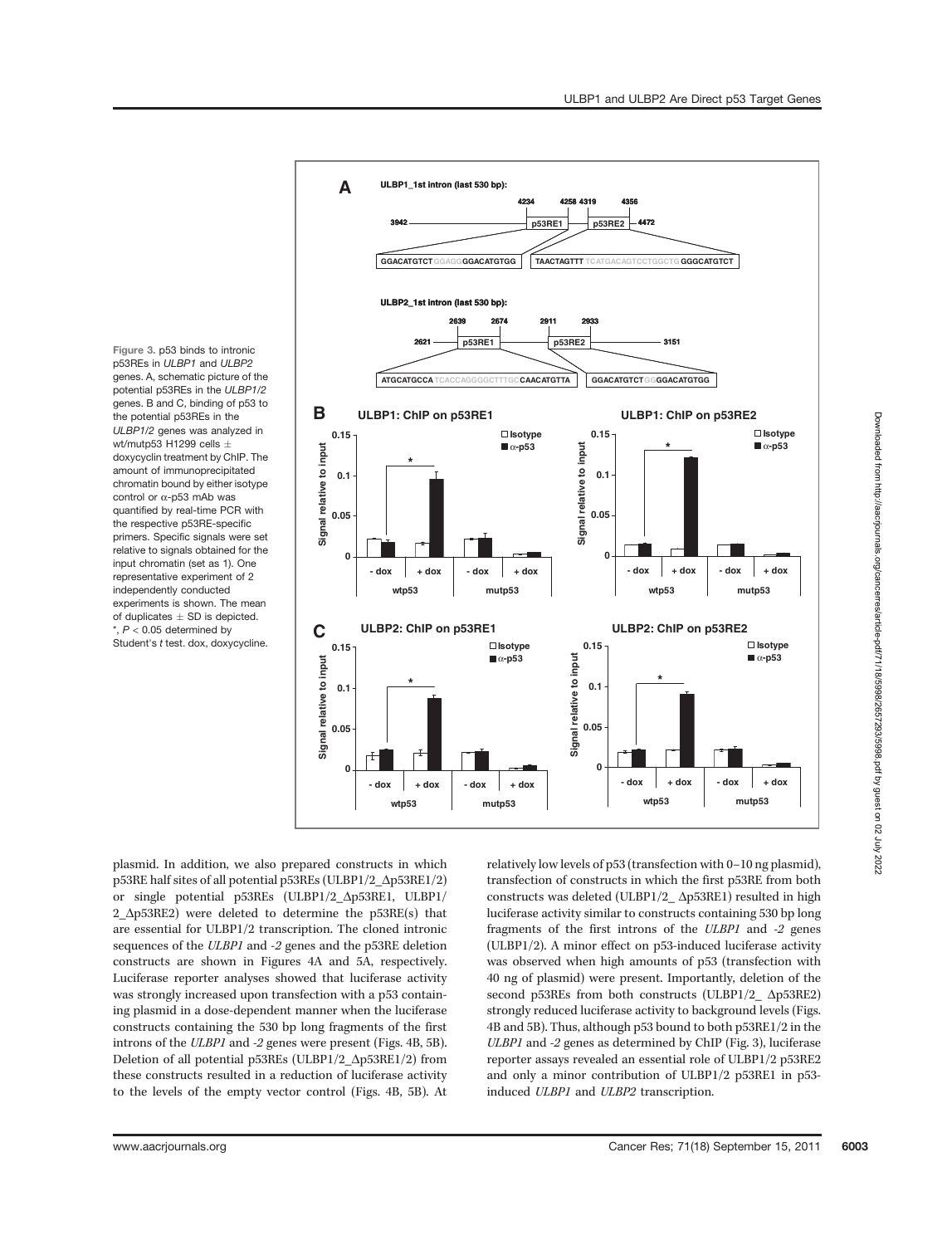

Figure 4. One intronic p53RE in the ULBP1 gene is sufficient to induce expression of a luciferase reporter gene. A, the construct containing the 530 bp long fragment of the first intron of the ULBP1 gene (ULBP1) and the constructs with deleted p53RE half sites of both potential p53REs (ULBP1\_Ap53RE1/2) or single potential p53REs (ULBP1\_Ap53RE1, ULBP1\_Ap53RE2) are depicted. B, luciferase reporter assays after transfection of the ULBP1 p53RE(s) deletion constructs are shown. H1299 cells were cotransfected with the luciferase reporter plasmids, a β-galactosidase expression vector and increasing amounts of a wtp53 expression vector. Eighteen hours after transfection, luciferase and b-galactosidase activities were measured. Luciferase activity was normalized to  $\beta$ -galactosidase activity (set as 1) and fold induction was calculated by setting the relative luciferase activity of the transfection without p53 expression vector as 1. One representative experiment of 2 independently conducted experiments is shown. The mean of duplicates  $\pm$  SD is depicted. VC, vector control.

## Induction of wtp53 expression in H1299 cells leads to their enhanced recognition by primary NK cells in a NKG2D-dependent manner

In a next step, we investigated, whether the enhanced expression of ULBP1 and -2 in wtp53-expressing H1299 cells affected the IFN- $\gamma$  production and degranulation of primary NK cells. Figure 6A shows that significantly higher levels of IFN-g were produced by NK cells that were cocultured with doxycyclin-induced wtp53 as compared with doxycyclininduced mutp53 H1299 cells. In addition, degranulation of NK cells was significantly increased in a coculture with wtp53-, but not mutp53-, expressing H1299 cells (Fig. 6B). The IFN- $\gamma$  production and degranulation of NK cells were significantly reduced by addition of a blocking mAb directed against NKG2D but not by an isotype-matched control mAb (Fig. 6C and D). Thus, wtp53-induced H1299 cells that expressed increased levels of ULBP1 and -2 led to an enhanced activation of NK cells in a NKG2D-dependent manner.

## The small molecular compound RITA upregulates ULBP2 in certain wtp53-expressing cancer cells

Targeting the p53/MDM2 interaction by small molecular compounds that reactivate p53 is a novel therapeutic strategy for cancers expressing wtp53 (4, 31, 32). In our study, the small molecular compound RITA (31) that reactivates p53 in different wtp53-expressing cancer cell lines was used. RITA binds to p53 and blocks the p53/MDM2 interaction leading to p53 accumulation, cell-cycle arrest, and apoptosis of cancer cells (31). To investigate the impact of RITA on NKG2D ligand expression, we treated 2 sarcoma cell lines, U2OS and HT1080, and 2 carcinoma cell lines, HCT116 and HepG2, with  $1 \mu$ mol/L RITA for 24 hours and monitored ULBP1/2 cell surface and mRNA expression (Fig. 7 and data not shown). All cell lines expressed wtp53. Flow cytometric analyses were done upon gating on viable, 7-AAD negative cells. On average, 80% to 90% of nonfloating cells were viable after the 24 hours RITA treatment as determined by staining with 7-AAD (data not shown). RITA treatment led to high levels of p53 expression in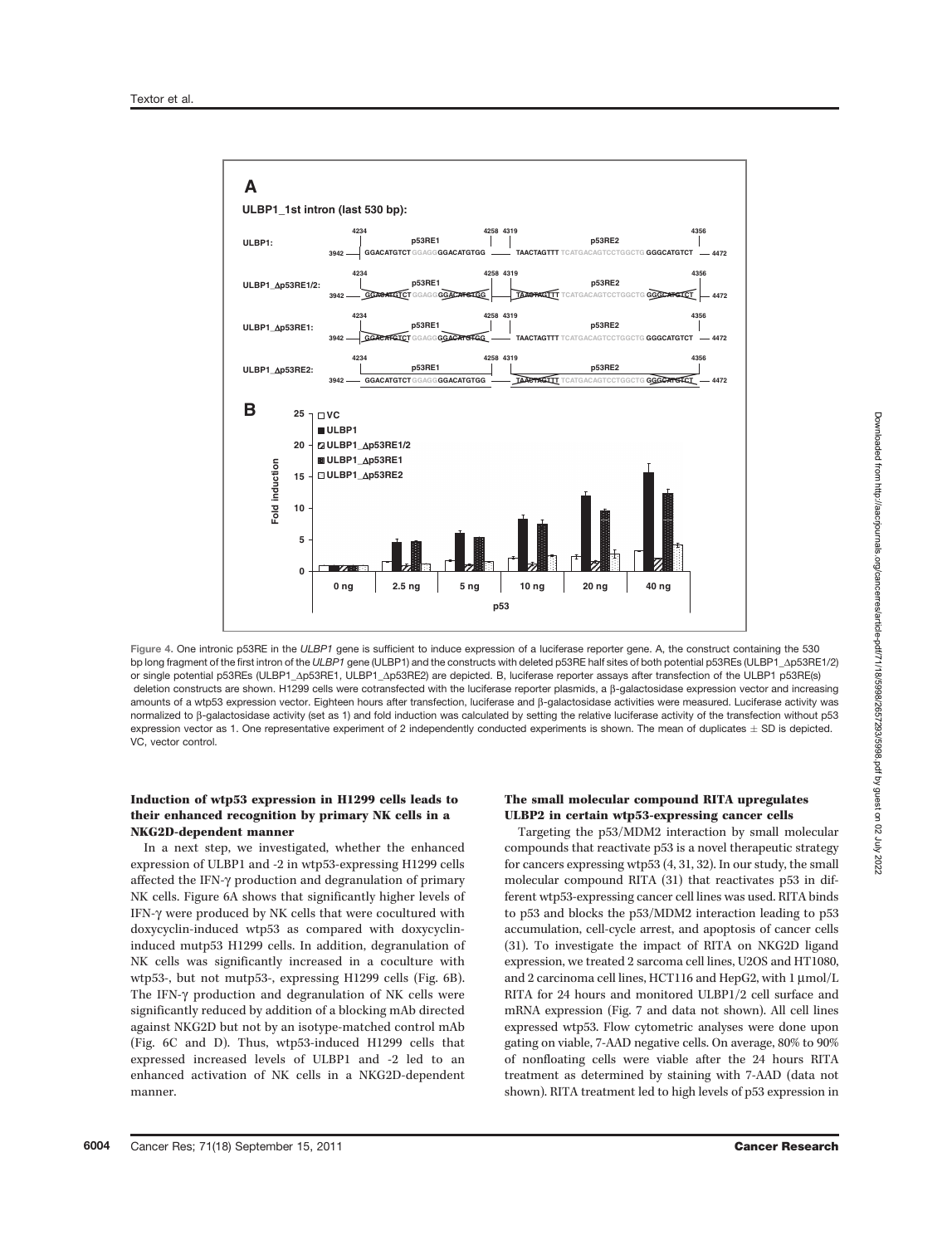Figure 5. One intronic p53RE in the ULBP2 gene is sufficient to induce expression of a luciferase reporter gene. A, the construct containing the 530 bp long fragment of the first intron of the ULBP2 gene (ULBP2) and the constructs with deleted p53RE half sites of all potential p53REs (ULBP2\_Ap53RE1/2) or single potential p53RFs (ULBP2\_Dp53RE1, ULBP2\_  $\Delta p53RE2$ ) are depicted. B, luciferase reporter assays after transfection of the ULBP2 p53RE (s) deletion constructs are shown. H1299 cells were cotransfected with the luciferase reporter plasmids, a  $\beta$ -galactosidase expression vector and increasing amounts of a wtp53 expression vector. Experiments were conducted as described in Figure 4. One representative experiment of 2 independently conducted experiments is shown. The mean of duplicates  $\pm$  SD is depicted. VC, vector control.



all 4 wtp53-expressing cancer cell lines (Fig. 7A). In addition, RITA treatment led to induction of apoptosis in all tested cell lines as shown by cleavage of the caspase-3 target PARP (Fig. 7A). Importantly, RITA treatment significantly upregulated ULBP2 cell surface and mRNA expression in the 2 sarcoma cell lines HT1080 and U2OS (Fig. 7B–D). However, RITA treatment did not alter or induce ULBP2 expression in the 2 carcinoma cell lines HCT116 or HepG2 (Fig. 7B–D). ULBP1 mRNA and cell surface expression were not detectable and not induced upon RITA treatment in the tested cell lines (data not shown). Of note, MICA/B mRNA and cell surface expression was slightly downregulated in the majority of experiments and expression of total NKG2D ligands, as determined by cell surface staining with a NKG2D-Fc fusion protein, was unchanged (data not shown). These results indicate that RITA treatment upregulates the cell surface expression of the activating NK cell ligand ULBP2 in a subset of wtp53-expressing cancer cell lines.

## **Discussion**

Our study reveals a novel mechanism of the transcriptional regulation of human NKG2D ligands by p53. Our results show that wtp53 induction in the NSCLC cell line, H1299, resulted in a pronounced upregulation of the human NKG2D ligands ULBP1 and -2 (Fig. 1) and led to NK cell activation (Fig. 6). In addition, reactivation of wtp53 in 2 sarcoma cell lines, U2OS and HT1080, by the small molecular compound RITA, significantly increased ULBP2 mRNA and cell surface expression (Fig. 7). The observed increase in ULBP1/2 mRNA levels after wtp53 induction in H1299 cells was not because of enhanced ULBP1/2 mRNA stability (Fig. 2C and D). By using 2 approaches, namely ChIP and luciferase reporter assays, we show that ULBP1 and ULBP2 are direct p53 target genes. Our ChIP analysis showed that p53 was capable of binding to both p53REs in the ULBP1 and ULBP2 promoters (Fig. 3). Of note, our luciferase reporter assays revealed an essential role of the second p53REs and a minor involvement of the first p53REs in p53-mediated expression of ULBP1 and ULBP2 genes (Figs. 4 and 5). Because the deletion of the second p53REs was sufficient to reduce the p53-induced luciferase activity to background levels, we assume that the first p53REs might only play a subordinate role in p53-induced ULBP1/2 transcription. It was reported that binding of p53 to p53REs is not sufficient for transcription of p53 target genes (reviewed in ref. 29). In this context, a recent analysis of the  $ULBP1 5'$  promoter revealed that steady-state transcription of ULBP1 is mainly dependent on the transcription factors Sp1 and Sp3 (33). Because Sp1 and Sp3 can serve as cofactors for p53 mediated transcriptional activation of p53 target genes, such as  $p2I^{Cip1}$  (34), it is possible that p53 also interacts with Sp1 or -3 for the efficient transcriptional regulation of the ULBP1 gene and maybe also of the ULBP2 gene.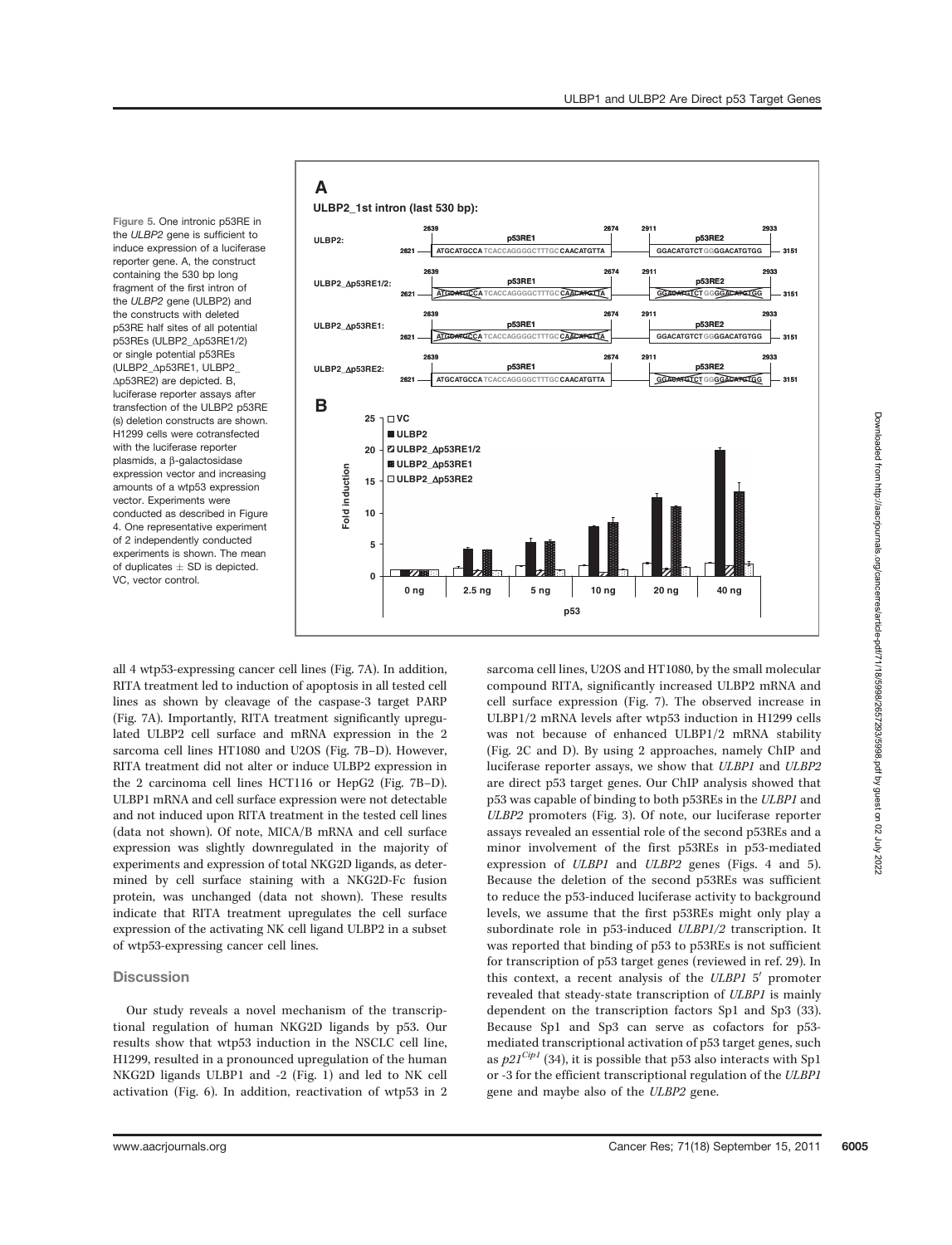

Figure 6. Induction of wtp53 expression in H1299 cells leads to enhanced recognition by primary NK cells in a NKG2D-dependent manner. A and C. IFN- $\nu$ production by primary NK cells after 24 hours coculture with noninduced (-dox) or wt/mutp53 expressing (+dox) H1299 cells was assessed. One representative experiment of 3 independently conducted experiments is shown. The mean of duplicates  $\pm$  SD is indicated. B and D, degranulation of primary NK cells after 4-hour coculture with noninduced or wt/mutp53-expressing H1299 cells was analyzed. One representative experiment of 3 independently conducted experiments is shown. The mean of triplicates  $\pm$  SD is indicated. A–D, primary NK cells were expanded for 48 hours with IL-2 and IL-15 before they were used for coculture experiments. C and D,  $\alpha$ -NKG2D mAb or isotype control were added to cocultures at a final concentration of 10  $\mu$ g/mL.  $\kappa$ ,  $P < 0.01$  determined by Student's t test; VC, vector control; dox, doxycycline.

The constructs used in our luciferase reporter assays that contained the 530-bp long intronic ULBP1/2 gene fragments upstream of the luciferase gene led to strong induction of luciferase activity upon transfection with a p53-containing plasmid. Because no additional promoter was present in our construct, the intronic ULBP1/2 gene fragments by themselves might work as promoters. By definition, a promoter, in contrast to an enhancer, functions in an orientation-dependent manner. Thus, we flipped the ULBP1/2 gene fragments in front of the luciferase gene from their  $5'\rightarrow 3'$  orientation to a  $3'\rightarrow 5'$ orientation and luciferase assays were carried out. Our results revealed that the luciferase activity was not affected by flipping the orientation of the ULBP1/2 gene fragments (data not shown). Because the ULBP1/2 p53REs have palindromic properties and do not change their core sequence with the most conserved nucleotides when flipped, the intronic ULBP1/2 p53REs may still function as promoters that may be bidirectional. Whether p53-induced ULBP1/2 transcripts initiate at the site of the p53REs and whether transcripts initiating at this site encode intact proteins is currently unknown. Alternatively, the intronic ULBP1/2 p53REs may work as enhancers. In this context, it was observed that some enhancers occasionally exhibit promoter activity in reporter assays that may not be physiologically significant. Further analyses are needed to clarify these issues.

Recently, it has been shown that activation of the ATM/ATR protein kinases by DNA damage–inducing agents resulted in

the upregulation of certain NKG2D ligands including ULBP1-3 in tumor cells and normal human fibroblasts (25, 26). It is well established that p53 can be activated downstream of ATM/ ATR protein kinases resulting in the induction of p53 target genes. Our data indicate the involvement of p53 in the upregulation of the human NKG2D ligands ULBP1 and 2. In addition, in a mouse model of liver carcinoma, p53 reactivation resulted in tumor cell senescence and NK cell–dependent tumor regression (6). The mechanism of NK cell–dependent elimination of tumor cells was not addressed in the study. It is possible that activating NK cell ligands such as NKG2D ligands were induced in the tumor cells upon p53 reactivation. Of note, by using *K-ras*- and *c-myc*-transformed  $p53^{-/-}$  ovarian epithelial cells, Gasser and colleagues observed that the induction of mouse NKG2D ligand expression by DNA damage–inducing agents did not require p53 (26). We assume that both p53-dependent and p53-independent pathways regulate the expression of NKG2D ligands after induction of DNA damage and/or cellular senescence. It is also possible that certain mouse and human NKG2D ligands are differentially regulated by p53. Our in silico analysis of the mouse RAET1 genes, however, revealed potential intronic p53REs. Future studies will investigate whether certain mouse RAE1 family members are regulated by p53 in a similar manner as their human homologues ULBP1 and -2. In a recent study, not only certain human NKG2D ligands but also the DNAM-1 ligands CD155 and CD112 were upregulated by DNA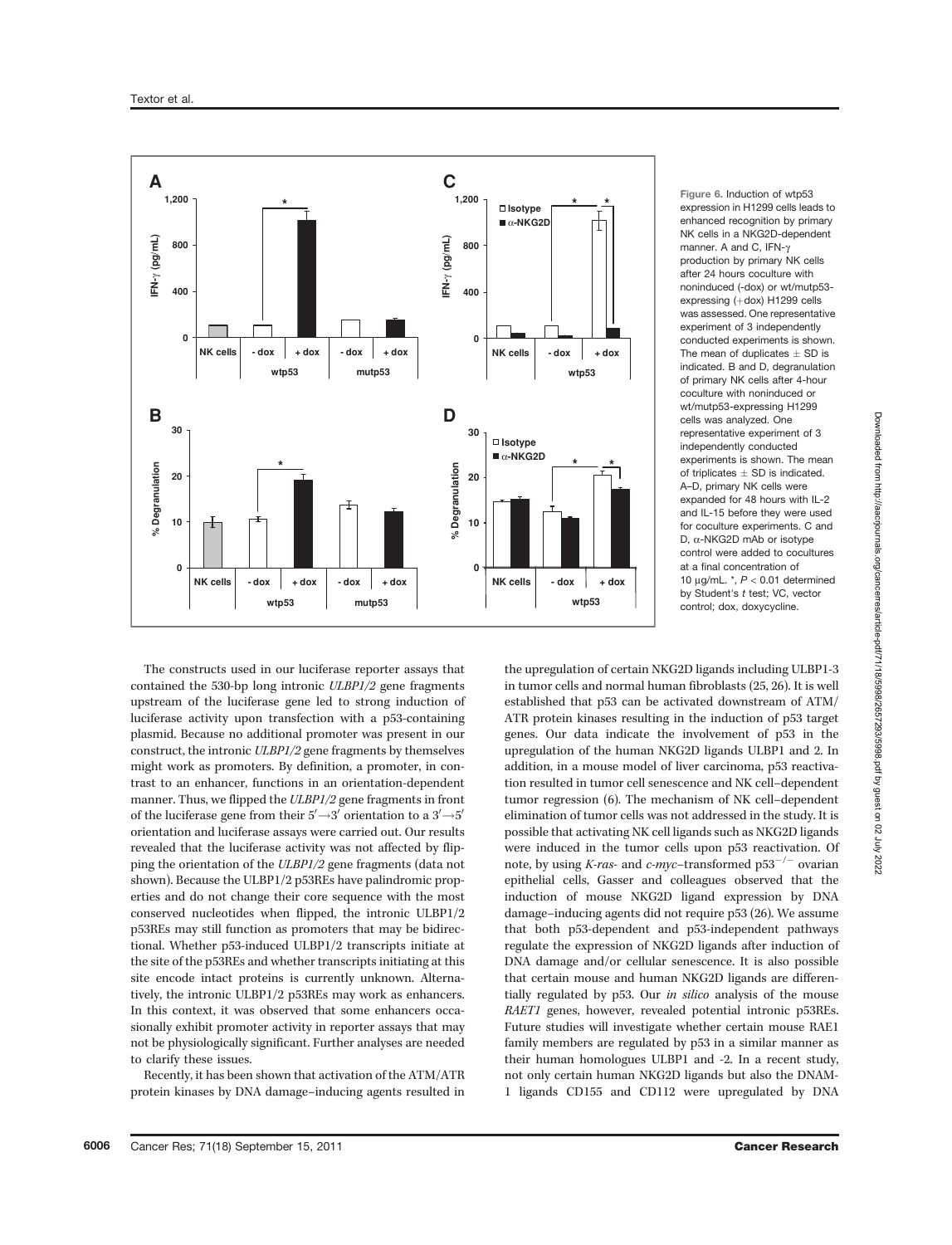Figure 7. The small molecular compound RITA upregulates ULBP2 in certain wtp53 expressing tumor cell lines. A, Western blot analysis of p53, PARP, and actin expression in the depicted cell lines left untreated (w/o) or after 24 hours of treatment with the solvent control DMSO or 1 µmol/L RITA. B, representative histogram overlays showing cell surface expression of ULBP2 on the depicted cell lines after 24 hour treatment with 1 umol/L RITA or DMSO. C, cell surface expression of ULBP2 on the depicted cell lines after 24 hours of treatment with 1 umol/L RITA or DMSO. MFI was calculated as geometrical mean of specific staining minus isotype control staining. B and C, dead cells were excluded by gating on 7-AAD– negative cells. D, expression levels of ULBP2 mRNA were monitored in the depicted cell lines after 24-hour treatment with DMSO or RITA by quantitative real-time PCR. ULBP2 mRNA expression levels are depicted relative to GAPDH mRNA expression levels (set as 1). A–D, one representative experiment of 2 independently conducted experiments is shown. C and D, the mean of duplicates  $\pm$  SD is depicted. \*, P < 0.05 determined by Student's t test; n.d., not detectable.



Downloaded from http://aacrjournals.org/cancerres/article-pdf/71/18/5998/2657293/5998.pdf by guest on 02 July 2022 Downloaded from http://aacrjournals.org/cancerres/article-pdf/71/18/5998/2657293/5998.pdf by guest on 02 July 2022

damage–inducing reagents on myeloma cells (9). In our study, no effect of p53 induction was observed on the expression of DNAM-1 ligands (data not shown), indicating differential regulation of certain NKG2D ligands and DNAM-1 ligands by p53.

Approximately 50% of human cancers mutate or delete p53 or impair its function to gain a proliferation and survival advantage (4). Our study reveals that wtp53, but not mutp53, induction in cancer cells increased the expression of certain NKG2D ligands resulting in enhanced NKG2D-dependent degranulation (Fig. 6). Thus, lack of p53 function might enable cancer cells not only to promote their proliferation and survival but also to escape from recognition by NK cells and, possibly, other NKG2D-bearing effector cells such as CD8<sup>+</sup> T cells, NKT cells, and  $\gamma\delta^+$  T cells by defective upre-

gulation of certain NKG2D ligands. In addition, coculture of NK cells and wtp53-, but not mutp53-, expressing cancer cells resulted in the NKG2D-dependent production of IFN-g (Fig. 6). Because NK cell–derived IFN- $\gamma$  is important for the induction of Th1 and Tc1 effector responses (35), lack of p53 function might also impair the NK cell–dependent priming of T cells. Thus, not only cancer cell intrinsic but also extrinsic, immune cell–mediated pathways are likely to be affected by the impairment of p53 function in tumor cells.

Targeting the p53/MDM2 interaction by small molecular compounds that reactivate p53 is a novel therapeutic strategy for cancers containing wtp53 (4, 31, 32). In our study, one of these compounds, RITA (31), was used to reactivate wtp53 in different cancer cell lines (Fig. 7). RITA treatment upregulated ULBP2 mRNA and cell surface expression in 2 of 4 tested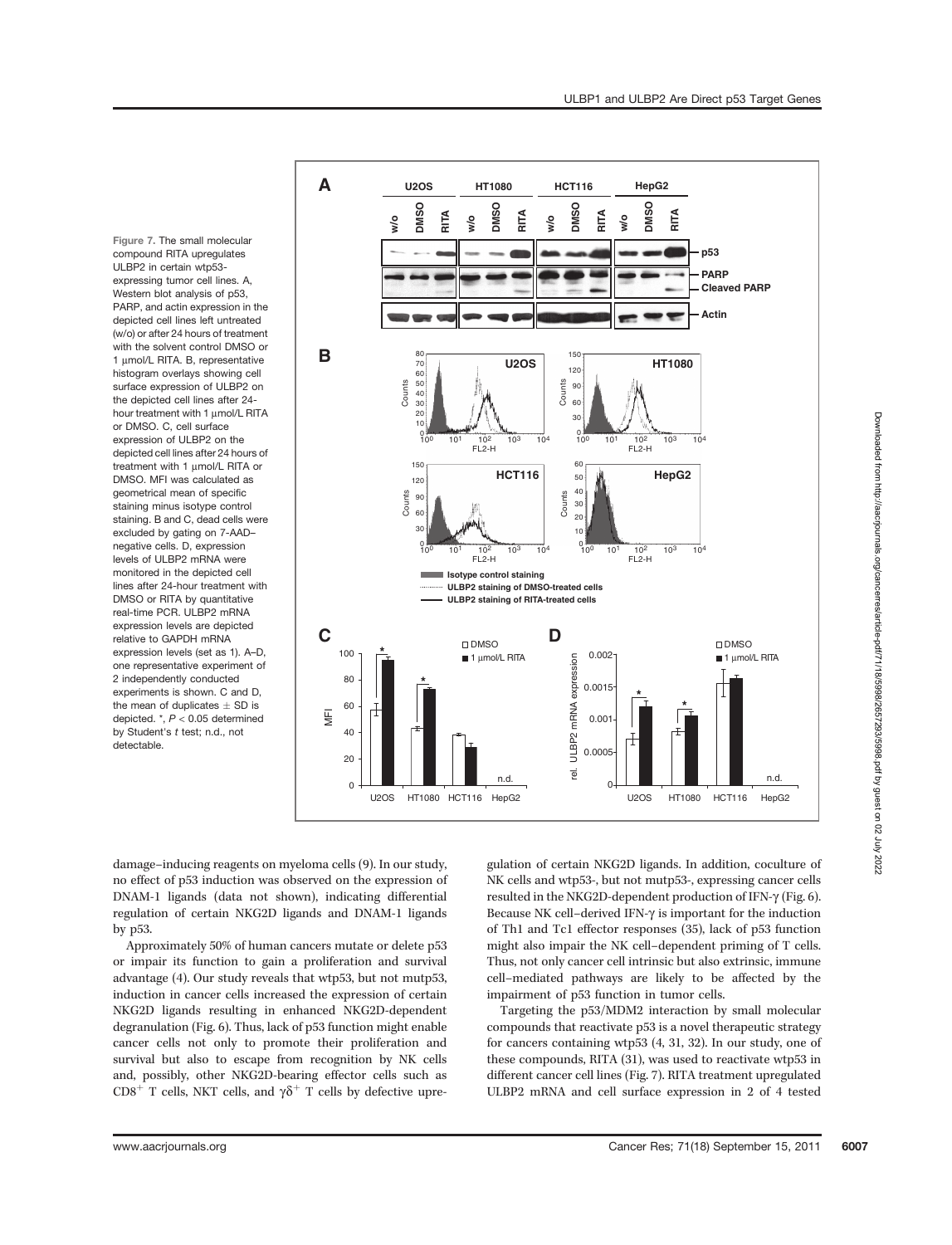cancer cell lines (Fig. 7B–D). The cancer cell lines HT1080 and U2OS cells that upregulated ULBP2 after RITA treatment were sarcomas. The cancer cell lines HCT116 and HepG2 that did not upregulate ULBP2 were carcinomas. In this context, it was reported that different epigenetic mechanisms repress the expression of certain NKG2D ligands in epithelial tumor cells (23, 36). HDAC3 repressed the expression of ULBP1–3 in different epithelial tumors (23) and the ULBP2 promoter was shown to be heavily methylated in the colon carcinoma cell line HCT116 (36). Therefore, we assume that the cell type– specific DNA methylation or histone deacetylation of the ULBP1 or -2 promoters might determine their accessibility to transcription factors such as p53.

Expression of NKG2D ligands on tumor cells is regulated at different levels, including epigenetic, transcriptional, and posttranscriptional mechanisms. Thus, it is tempting to speculate that highest levels of NKG2D ligand expression could be achieved by treatment with a combination of compounds targeting different mechanisms of NKG2D ligand regulation. Such a combination therapy could combine p53-reactivating small molecular compounds with, for example, DNA damage– inducing drugs or HDAC inhibitors. In future studies, different drug combinations will be evaluated not only to achieve high levels of inhibition of tumor cell growth but also to upregulate NKG2D ligands on tumor cells resulting in NK cell activation.

#### **References**

- 1. Fridman JS, Lowe SW. Control of apoptosis by p53. Oncogene 2003;22:9030–40.
- 2. Vousden KH, Lu X. Live or let die: the cell's response to p53. Nat Rev Cancer 2002;2:594–604.
- 3. Madar S, Goldstein I, Rotter V. Did experimental biology die? Lessons from 30 years of p53 research. Cancer Res 2009;69:6378–80.
- 4. Shangary S, Wang S. Targeting the MDM2-p53 interaction for cancer therapy. Clin Cancer Res 2008;14:5318–24.
- 5. Ventura A, Kirsch DG, McLaughlin ME, Tuveson DA, Grimm J, Lintault L, et al. Restoration of p53 function leads to tumour regression in vivo. Nature 2007;445:661–5.
- 6. Xue W, Zender L, Miething C, Dickins RA, Hernando E, Krizhanovsky V, et al. Senescence and tumour clearance is triggered by p53 restoration in murine liver carcinomas. Nature 2007;445:656–60.
- 7. Cerwenka A, Lanier LL. Natural killer cells, viruses and cancer. Nat Rev Immunol 2001;1:41–9.
- 8. Raulet DH, Guerra N. Oncogenic stress sensed by the immune system: role of natural killer cell receptors. Nat Rev Immunol 2009;9:568–80.
- 9. Soriani A, Zingoni A, Cerboni C, Iannitto ML, Ricciardi MR, Di Gialleonardo V, et al. ATM-ATR-dependent up-regulation of DNAM-1 and NKG2D ligands on multiple myeloma cells by therapeutic agents results in enhanced NK-cell susceptibility and is associated with a senescent phenotype. Blood 2009;113:3503–11.
- 10. Textor S, Dürst M, Jansen L, Accardi R, Tommasino M, Trunk MJ, et al. Activating NK cell receptor ligands are differentially expressed during progression to cervical cancer. Int J Cancer 2008;123:2343–53.
- 11. Bauer S, Groh V, Wu J, Steinle A, Phillips JH, Lanier LL, et al. Activation of NK cells and T cells by NKG2D, a receptor for stressinducible MICA. Science 1999;285:727–9.
- 12. Wu J, Song Y, Bakker AB, Bauer S, Spies T, Lanier LL, et al. An activating immunoreceptor complex formed by NKG2D and DAP10. Science 1999;285:730–2.
- 13. Chalupny NJ, Sutherland CL, Lawrence WA, Rein-Weston A, Cosman D. ULBP4 is a novel ligand for human NKG2D. Biochem Biophys Res Commun 2003;305:129–35.

Thus, NKG2D ligand inducing treatments including application of p53-reactivating compounds and subsequent adoptive transfer of NK cells could be exploited as an effective regimen of NK cell–based immunotherapy.

#### Disclosure of Potential Conflicts of Interest

No potential conflicts of interest were disclosed.

#### Acknowledgments

We are grateful for the technical support by Karin Scheuermann. We thank PD Dr. Christine Falk, Prof. Carsten Watzl, Andre Cohnen, Dr. Gabor Rohaly, Dr. Daniela Pende, and Dr. David Cosman for providing valuable reagents and advice. We thank Dr. Ana Stojanovic and Matthias Miller for careful reading of our manuscript.

#### Grant Support

This work was supported by the Cooperation Program in Cancer Research of the Deutsches Krebsforschungszentrum (DKFZ) and Israel's Ministry of Science and Technology (MOST; to A. Cerwenka) and the Baden-Württemberg Stiftung, Deutsche Krebshilfe und Deutsche Forschungsgemeinschaft (all to T.G. Hofmann).

The costs of publication of this article were defrayed in part by the payment of page charges. This article must therefore be hereby marked advertisement in accordance with 18 U.S.C. Section 1734 solely to indicate this fact.

Received September 1, 2010; revised July 4, 2011; accepted July 5, 2011; published OnlineFirst July 15, 2011.

- 14. Cosman D, Müllberg J, Sutherland CL, Chin W, Armitage R, Fanslow W, et al. ULBPs, novel MHC class I-related molecules, bind to CMV glycoprotein UL16 and stimulate NK cytotoxicity through the NKG2D receptor. Immunity 2001;14:123–33.
- 15. Bacon L, Eagle RA, Meyer M, Easom N, Young NT, Trowsdale J. Two human ULBP/RAET1 molecules with transmembrane regions are ligands for NKG2D. J Immunol 2004;173:1078–84.
- 16. Eagle RA, Traherne JA, Hair JR, Jafferji I, Trowsdale J. ULBP6/ RAET1L is an additional human NKG2D ligand. Eur J Immunol 2009;39:3207–16.
- 17. Radosavljevic M, Cuillerier B, Wilson MJ, Clément O, Wicker S, Gilfillan S, et al. A cluster of ten novel MHC class I related genes on human chromosome 6q24.2-q25.3. Genomics 2002;79: 114–23.
- 18. Stern-Ginossar N, Gur C, Biton M, Horwitz E, Elboim M, Stanietsky N, et al. Human microRNAs regulate stress-induced immune responses mediated by the receptor NKG2D. Nat Immunol 2008;9:1065–73.
- 19. Groh V, Wu J, Yee C, Spies T. Tumour-derived soluble MIC ligands impair expression of NKG2D and T-cell activation. Nature 2002;419: 734–8.
- 20. Salih HR, Antropius H, Gieseke F, Lutz SZ, Kanz L, Rammensee HG, et al. Functional expression and release of ligands for the activating immunoreceptor NKG2D in leukemia. Blood 2003;102:1389–96.
- 21. Waldhauer I, Steinle A. Proteolytic release of soluble UL16-binding protein 2 from tumor cells. Cancer Res 2006;66:2520–6.
- 22. Butler JE, Moore MB, Presnell SR, Chan HW, Chalupny NJ, Lutz CT. Proteasome regulation of ULBP1 transcription. J Immunol 2009; 182:6600–9.
- 23. Lopez-Soto A, Folgueras AR, Seto E, Gonzalez S. HDAC3 represses the expression of NKG2D ligands ULBPs in epithelial tumour cells: potential implications for the immunosurveillance of cancer. Oncogene 2009;28:2370–82.
- 24. Venkataraman GM, Suciu D, Groh V, Boss JM, Spies T. Promoter region architecture and transcriptional regulation of the genes for the MHC class I-related chain A and B ligands of NKG2D. J Immunol 2007;178:961–9.